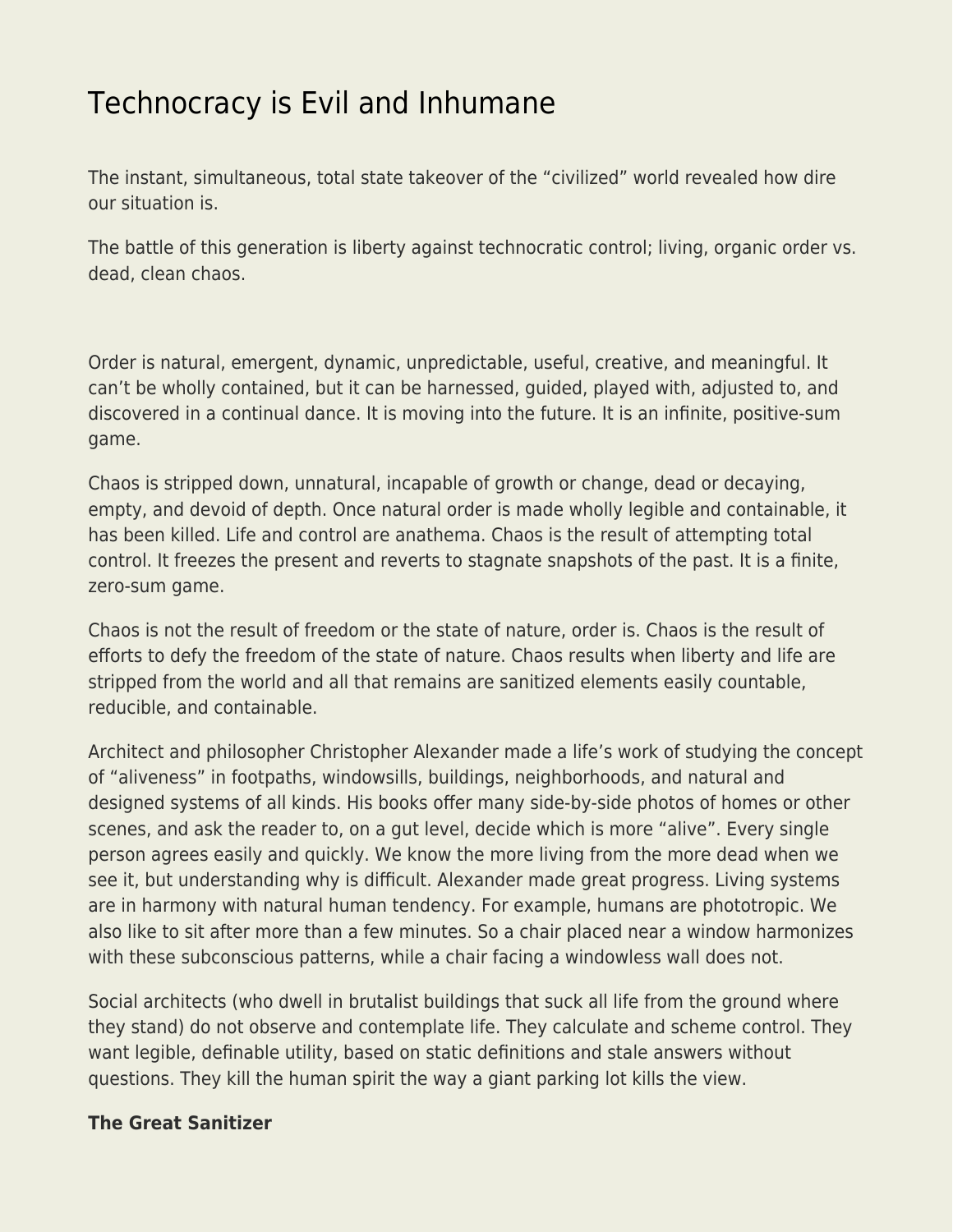The state and the obsessive, maladjusted, soul-dead busybodies who pull its levers are always seeking to remove impurity and unpredictability from the world. That is the same as removing life itself. This is what Ayn Rand meant when she called collectivist, command and control philosophies "anti-life". That is the essence of what they are. To control is to kill.

The state wants to aggregate, categorize, sort, label, and track. James Scott describes in his several works the driving force of the state to make all persons and property "legible". If they cannot be defined into conceptual submission and measured until all surprise is extinguished, how can they be controlled? So states set about to kill the creative, generative forces that make life worth living.

C.S. Lewis, in the final installment of his sci-fi space trilogy, That Hideous Strength, describes a scientific institution (called N.I.C.E.) with aims at global domination. The reason isn't a lust for power per se, but a desire to make the world clean, free of germs and dirt and bugs and unpredictability, and all the shifting variables which make complete legibility impossible. In other words, they want to snuff out that pesky thing fueled by liberty that we call life.

# **Stranger Than Stories**

These ideas used to seem a bit much to me.

Sure, some people are control freaks. Yeah, religious devotion to science is a contradiction to all reason and sometimes gets nasty. Yes, unspeakably awful ideas like eugenics have been a major part of every government in modern history (much as they might now deny it), but total rule by technicians whose greatest foe is unpredictability? Isn't that the stuff of bad Bond villains?

### No.

It is the outlook I see as the greatest present threat to all that is good and true and just and humane.

Total global lockdown – the literal imprisonment of entire populations without even the pretense of wrongdoing by the state's own absurd and shifting standards – and introduction and embrace of oxymoronic phrases like, "Social distancing" came about not out of fear of some feigned foreign enemy or revolt against some unpopular dictator. They came about in an instant solely because the idea of planned chaos (to quote Ludwig von Mises) has so overcome the notion of spontaneous order.

Devotion to the fiction that men with guns and laws and stolen money can control microscopic pathogens we barely understand animated the acquiescence to complete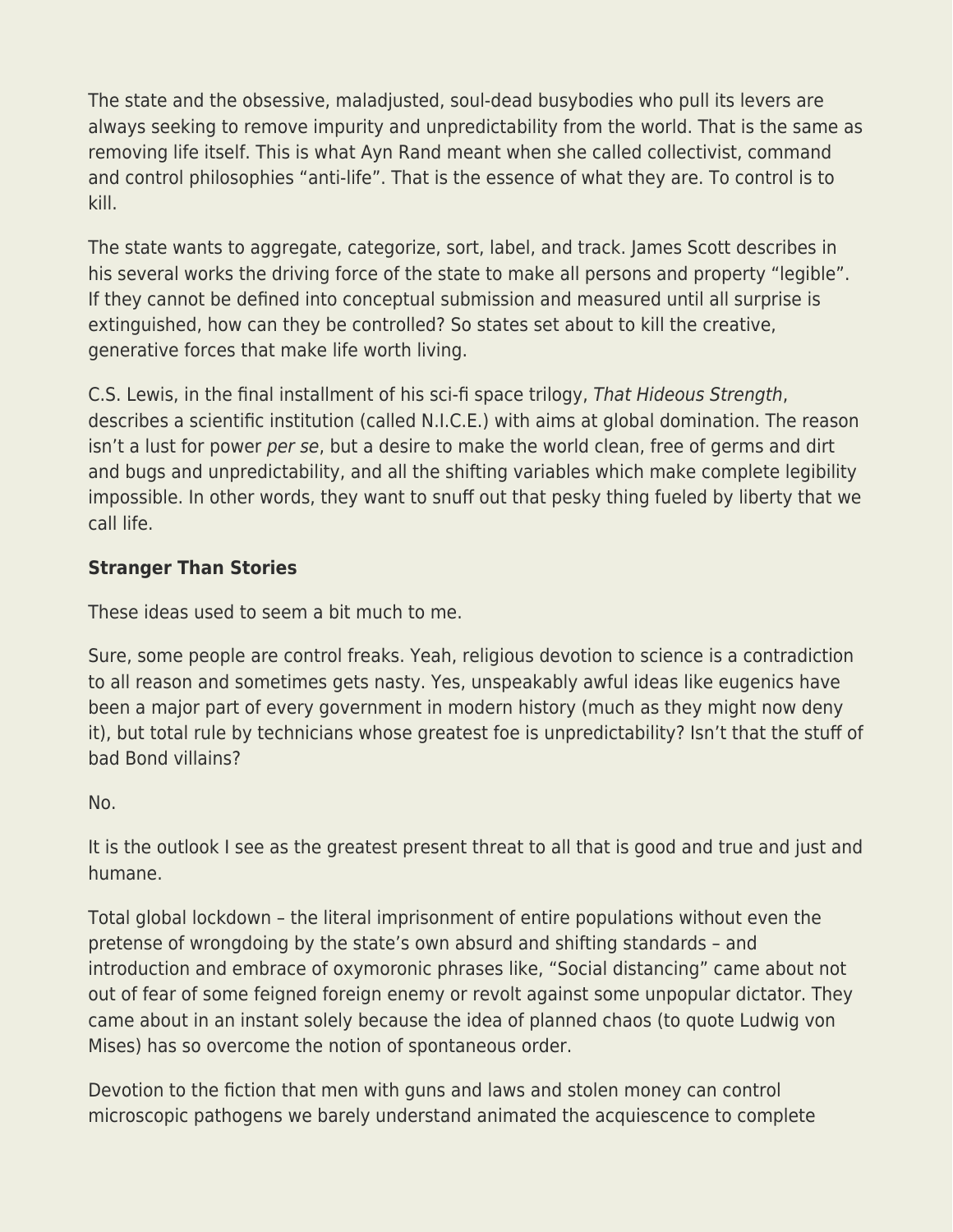boot-licking servitude. Anything – anything! – but unpredictable organic nature in all it's life-giving danger and beauty. We must collectively pretend we can eradicate uncertainty, all physical and spiritual casualties be damned.

## **When Science Died**

The oxymorons in the air are rooted in a deeper one.

"Belief in science".

That's a phrase people have been unironically uttering with increased frequency for at least a few decades.

"I believe in science" is a contradiction in concepts. It is meaningless, used only to signal superiority by unthinking people who are scared of unknowns.

Belief means to assume the truth of something and act on that assumption without fail. Science means to assume the fallibility of everything and never stop trying to prove it false. I would like to be charitable and say that people simply mean this in a tongue-incheek way, to say they are religiously devoted to questioning everything.

Except the complete opposite is true everywhere you see "belief in science" trotted out, or true skeptics called "deniers of science". The scientific process is nothing if it is not a perpetual threat to the consensus view. Yet the word has come to mean nothing more than blind defense of the consensus view. Scientism is antithetical to science.

Similarly, those who question mainstream ideas (not merely ideas, but the violent imposition of those ideas) are called "believers", and those who crouch and lick the hand that whips them are called "skeptics". If Orwell never seemed relevant before, he surely does now.

# **A History of Inhumanity**

Those with rabid, hateful, desperate, lurching faith in state agents to neatly destroy organic order and replace it with clean chaos are naive about the power of the state to do harm. Even granting stupidly charitable assumptions about the state's goals being good to begin with, bureaucracies being capable of carrying them out perfectly, and no unintended consequences resulting, there is no instance in the history of the organized crime that calls itself government where states did not venture far beyond what the public knew or desired.

Did you know every single state in the United States had forced sterilization programs at one point? Health departments with an explicit goal of reducing the population of blacks, handicapped persons, poor people, and other "undesirable" individuals surreptitiously injected people to prevent them from procreating. The last state to finally end the practice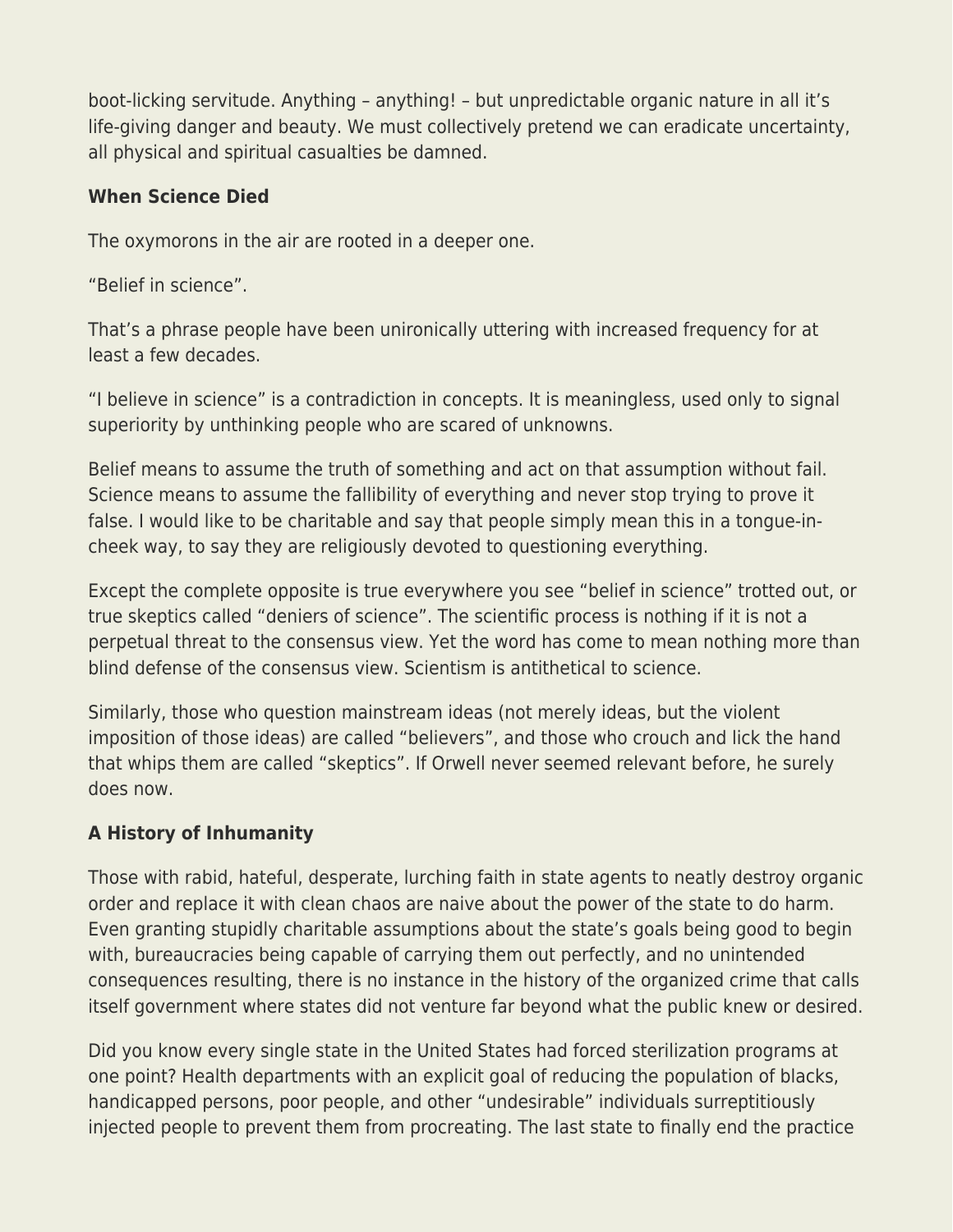was North Carolina, and it didn't end until the 1980s.

Citizens are aghast at the atrocities of Stalin, Mao, and Hitler. We would've resisted such horrors! Except most of the time we don't know they're happening. Because we trust the scientific central planners.

### **Liberty is Life**

We don't understand reality.

Hayek famously said the "curious task of economics is to demonstrate to men how little they really know about what they imagine they can design".

Not just economics. The task of every thinking person is to discover the limits of our knowledge. To replace answers with questions, arrogance with curiosity, intellectual death with life.

One of the greatest casualties in rule by diktat is experimentation and discovery. We don't know anything about the human body, virology, epidemiology, or any of the other specialized fields of human health. The absurdity of assuming one small body can accurately surmise and prescribe a single path for all people in all places and times is beyond the pale.

Millions of messy experiments. People with dramatically different risk tolerances, trying dramatically different approaches. Sharing their feedback. Profiting from effectiveness, losing from error. This dynamic churn is the source of all progress. To decree a single plan backed by the threat of murder (as every single government law is) is to destroy humanity's best hope of flourishing.

Julian Simon famously shot down the doomsdayers who fear human life and liberty above all (excepting of course their own) by winning a bet about the availability of resources as population expands. But his bet was a gimmick compared to the profound insight of his masterful book, The Ultimate Resource. Simon points out that individual humans, free to explore and try and fail and succeed and compete, are the source of progress not only for the human race, but the entire natural world.

We are relentless problem solvers. But we do it in messy ways not fun to watch and even harder to catalog in textbooks. We teach and learn through experience and consequences. We progress when we do the most outlandish things all the smart people thought were pointless. Our glories and triumphs are utterly illegible. Historians and bureaucrats have no choice but to guess, fudge, lie, and misinform, because to accurately chart the true path and nature of progress is impossible.